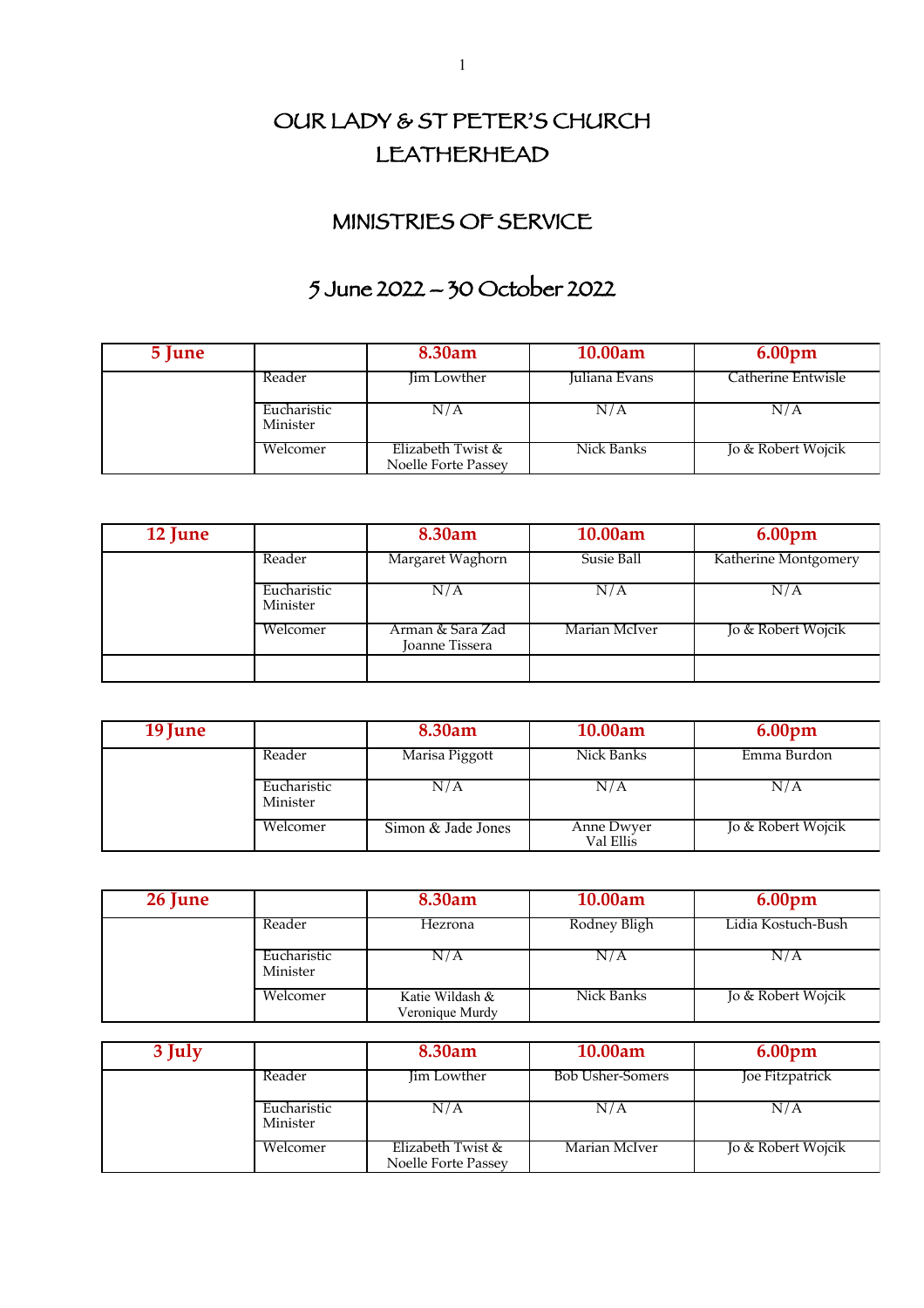| 10 July |                         | 8.30am                                    | 10.00am                 | 6.00 <sub>pm</sub> |
|---------|-------------------------|-------------------------------------------|-------------------------|--------------------|
|         | Reader                  | Margaret Waghorn                          | Adrian Lloyd            | Tina Beale         |
|         | Eucharistic<br>Minister | N/A                                       | N/A                     | N/A                |
|         | Welcomer                | Arman & Sara Zad<br><b>Joanne Tissera</b> | Anne Dwyer<br>Val Ellis | Jo & Robert Wojcik |

| 17 July |                         | 8.30am             | 10.00am        | 6.00 <sub>pm</sub> |
|---------|-------------------------|--------------------|----------------|--------------------|
|         | Reader                  | Marisa Piggott     | Denise Dempsey | Catherine Entwisle |
|         | Eucharistic<br>Minister | N/A                | N/A            | N/A                |
|         | Welcomer                | Simon & Jade Jones | Nick Banks     | Jo & Robert Wojcik |

| 24 July |                         | 8.30am                             | 10.00am       | 6.00 <sub>pm</sub>   |
|---------|-------------------------|------------------------------------|---------------|----------------------|
|         | Reader                  | Hezrona                            | Dominic Sauls | Katherine Montgomery |
|         | Eucharistic<br>Minister | N/A                                | N/A           | N/A                  |
|         | Welcomer                | Katie Wildash &<br>Veronique Murdy | Marian McIver | Jo & Robert Wojcik   |

| 31 July |                         | 8.30am                                   | 10.00am                 | 6.00 <sub>pm</sub> |
|---------|-------------------------|------------------------------------------|-------------------------|--------------------|
|         | Reader                  | Jim Lowther                              | Imogen Sturgeon-Clegg   | Emma Burdon        |
|         | Eucharistic<br>Minister | N/A                                      | N/A                     | N/A                |
|         | Welcomer                | Elizabeth Twist &<br>Noelle Forte Passey | Anne Dwyer<br>Val Ellis | Jo & Robert Wojcik |

| 7 August |                         | 8.30am                                    | 10.00am              | 6.00 <sub>pm</sub> |
|----------|-------------------------|-------------------------------------------|----------------------|--------------------|
|          | Reader                  | Margaret Waghorn                          | Simon Sturgeon-Clegg | Lidia Kostuch-Bush |
|          | Eucharistic<br>Minister | N/A                                       | N/A                  | N/A                |
|          | Welcomer                | Arman & Sara Zad<br><b>Joanne Tissera</b> | Nick Banks           | Jo & Robert Wojcik |

| 14 August |                         | 8.30am             | 10.00am       | 6.00 <sub>pm</sub> |
|-----------|-------------------------|--------------------|---------------|--------------------|
|           | Reader                  | Marisa Piggott     | Ray Brown     | Joe Fitzpatrick    |
|           | Eucharistic<br>Minister | N/A                | N/A           | N/A                |
|           | Welcomer                | Jade & Simon Jones | Marian McIver | Jo & Robert Wojcik |

| 21 August |                         | 8.30am                             | 10.00am                           | 6.00 <sub>pm</sub> |
|-----------|-------------------------|------------------------------------|-----------------------------------|--------------------|
|           | Reader                  | Hezrona                            | In & Robert Wolck<br>uliana Evans | Tina Beale         |
|           | Eucharistic<br>Minister | N/A                                | N/A                               | N / A              |
|           | Welcomer                | Katie Wildash &<br>Veronique Murdy | Anne Dwyer<br>Val Ellis           | Jo & Robert Wojcik |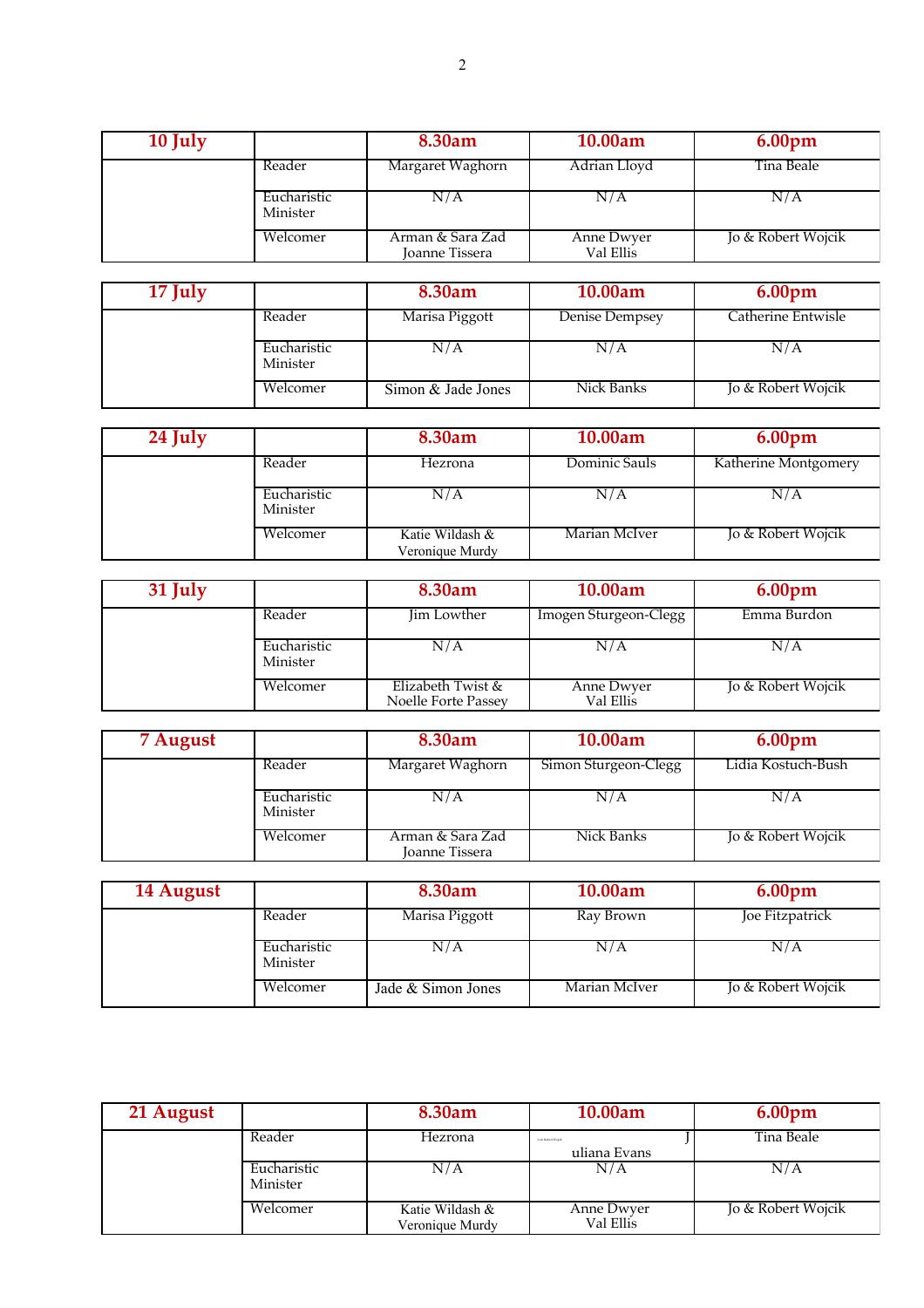| 28 August |                         | 8.30am                                   | 10.00am    | 6.00 <sub>pm</sub> |
|-----------|-------------------------|------------------------------------------|------------|--------------------|
|           | Reader                  | Jim Lowther                              | Susie Ball | Catherine Entwisle |
|           | Eucharistic<br>Minister | N/A                                      | N/A        | N/A                |
|           | Welcomer                | Elizabeth Twist &<br>Noelle Forte Passey | Nick Banks | Jo & Robert Wojcik |

| 4 September |                         | 8.30am                             | 10.00am       | 6.00 <sub>pm</sub>   |
|-------------|-------------------------|------------------------------------|---------------|----------------------|
|             | Reader                  | Alice Baccelliere                  | Nick Banks    | Katherine Montgomery |
|             | Eucharistic<br>Minister | N/A                                | N/A           | N/A                  |
|             | Welcomer                | Arman & Sara Zad<br>Joanne Tissera | Marian McIver | Jo & Robert Wojcik   |

| 11 September |                         | 8.30am             | 10.00am                 | 6.00 <sub>pm</sub> |
|--------------|-------------------------|--------------------|-------------------------|--------------------|
|              | Reader                  | Marisa Piggott     | Rodney Bligh            | Emma Burdon        |
|              | Eucharistic<br>Minister | N/A                | N/A                     | N/A                |
|              | Welcomer                | Jade & Simon Jones | Anne Dwyer<br>Val Ellis | Jo & Robert Wojcik |

| 18 September |                         | 8.30am                             | 10.00am                 | 6.00 <sub>pm</sub> |
|--------------|-------------------------|------------------------------------|-------------------------|--------------------|
|              | Reader                  | Hezrona                            | <b>Bob Usher-Somers</b> | Lidia Kostuch-Bush |
|              | Eucharistic<br>Minister | N/A                                | N/A                     | N/A                |
|              | Welcomer                | Katie Wildash &<br>Veronique Murdy | Nick Banks              | Jo & Robert Wojcik |

| 25 September |                         | 8.30am                                   | 10.00am       | 6.00 <sub>pm</sub> |
|--------------|-------------------------|------------------------------------------|---------------|--------------------|
|              | Reader                  | Jim Lowther                              | Adrian Lloyd  | Joe Fitzpatrick    |
|              | Eucharistic<br>Minister | N/A                                      | N/A           | N/A                |
|              | Welcomer                | Elizabeth Twist &<br>Noelle Forte Passey | Marian McIver | Jo & Robert Wojcik |

| 2 October |                         | 8.30am                             | 10.00am                 | 6.00 <sub>pm</sub> |
|-----------|-------------------------|------------------------------------|-------------------------|--------------------|
|           | Reader                  | Alice Baccelliere                  | Denise Dempsey          | Tina Beale         |
|           | Eucharistic<br>Minister | N/A                                | N/A                     | N/A                |
|           | Welcomer                | Arman & Sara Zad<br>Joanne Tissera | Anne Dwyer<br>Val Ellis | Jo & Robert Wojcik |

| 9 October |                         | 8.30am             | 10.00am       | 6.00 <sub>pm</sub> |
|-----------|-------------------------|--------------------|---------------|--------------------|
|           | Reader                  | Marisa Piggott     | Dominic Sauls | Catherine Entwisle |
|           | Eucharistic<br>Minister | N/A                | N/A           | N/A                |
|           | Welcomer                | Jade & Simon Jones | Nick Banks    | Jo & Robert Wojcik |